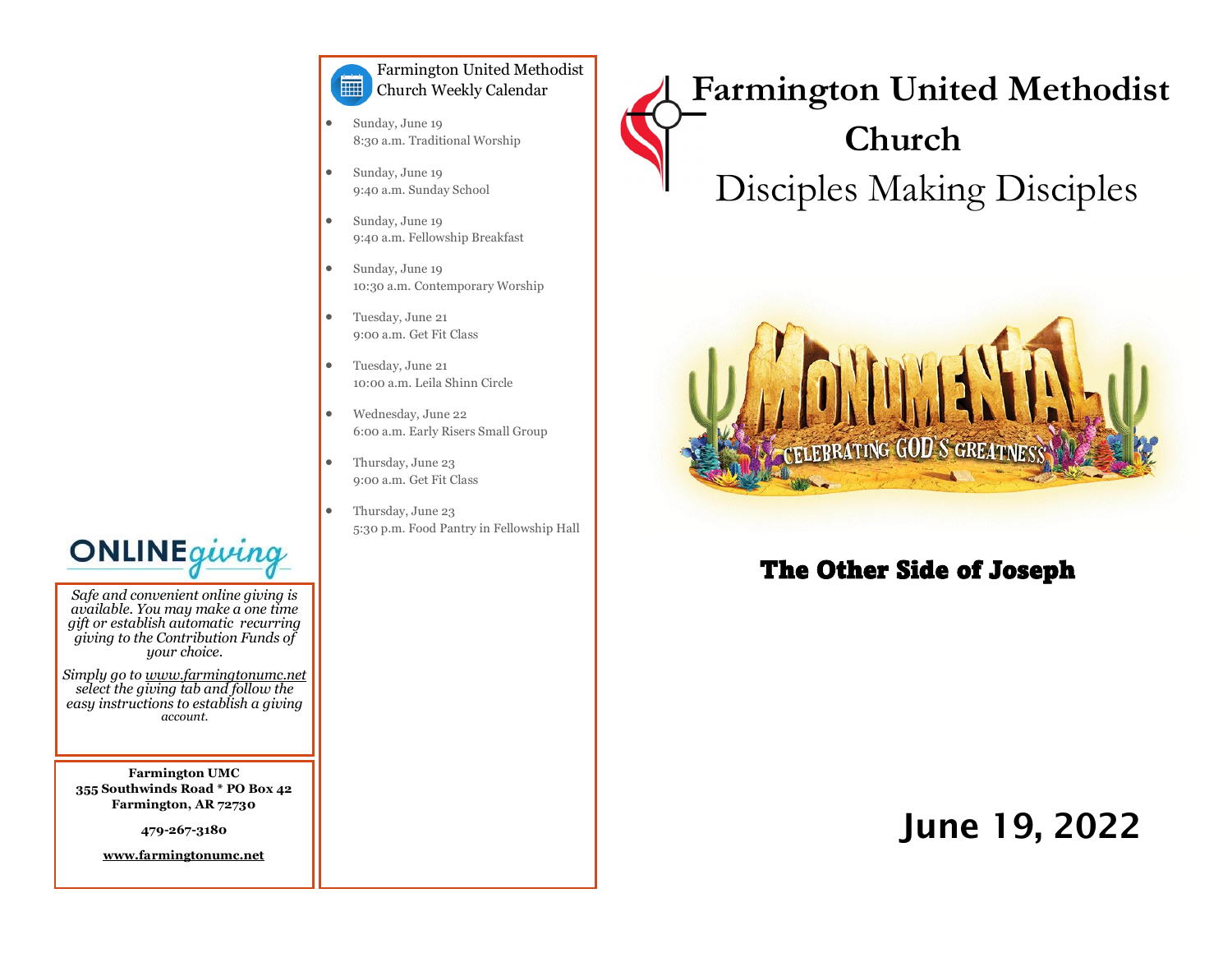## **Order of Worship 8:30 am Service**

### **Order of Worship 10:30 Service**

| Welcome/Announcements                                                                                                                                                                                                                                                                              |                                                                                                                                                                                      |                                                   |                                                                                                                      |                                                   |                    |
|----------------------------------------------------------------------------------------------------------------------------------------------------------------------------------------------------------------------------------------------------------------------------------------------------|--------------------------------------------------------------------------------------------------------------------------------------------------------------------------------------|---------------------------------------------------|----------------------------------------------------------------------------------------------------------------------|---------------------------------------------------|--------------------|
| Prelude<br>*Call to Worship<br>When we long for the special effects we think life should offer:<br>it is enough, for us, that God comes in a soft, summer shower.<br>When we our hearts are cracked by the drought of doubt:<br>it is enough, for us, that God opens up the fountains of faith for |                                                                                                                                                                                      |                                                   | Call to Worship<br>Welcome<br><b>Opening Prayer</b><br>*Songs of Praise                                              | VBS Video                                         |                    |
| us.<br>*Hymn of Praise<br>*Affirmation<br>*Gloria Patri<br>Prayer for Father's Day<br>The Lord's Prayer                                                                                                                                                                                            | When our senses are deadened by the sales pitches of our culture:<br>it is enough, for us, that God wraps us in the silence of grace.<br>This is My Father's World<br>Apostles Creed | <b>UMH 144</b><br><b>UMH 881</b><br><b>UMH 70</b> | Prayer for Father's Day<br>The Lord's Prayer<br><b>VBS Worship Song</b><br>Scripture<br>Message<br>*Song of Response | Genesis 37:1-4; 12-28<br>The Other Side of Joseph |                    |
| Hymn<br>Scripture<br>Message<br>*Hymn                                                                                                                                                                                                                                                              | There is a Balm in Gilead<br>Genesis 37:1-4; 12-28<br>The Other Side of Joseph<br>Rock of Ages, Cleft for Me                                                                         | <b>UMH 375</b><br><b>UMH 361</b>                  | <i>*Closing Prayer</i>                                                                                               |                                                   | <b>Seth Malone</b> |
| *Benediction<br>*Hymn of Dismissal<br>Postlude                                                                                                                                                                                                                                                     | God Be With You v1                                                                                                                                                                   | <b>UMH 672</b>                                    |                                                                                                                      |                                                   |                    |

*\* The congregation is invited to please stand as they are able.*